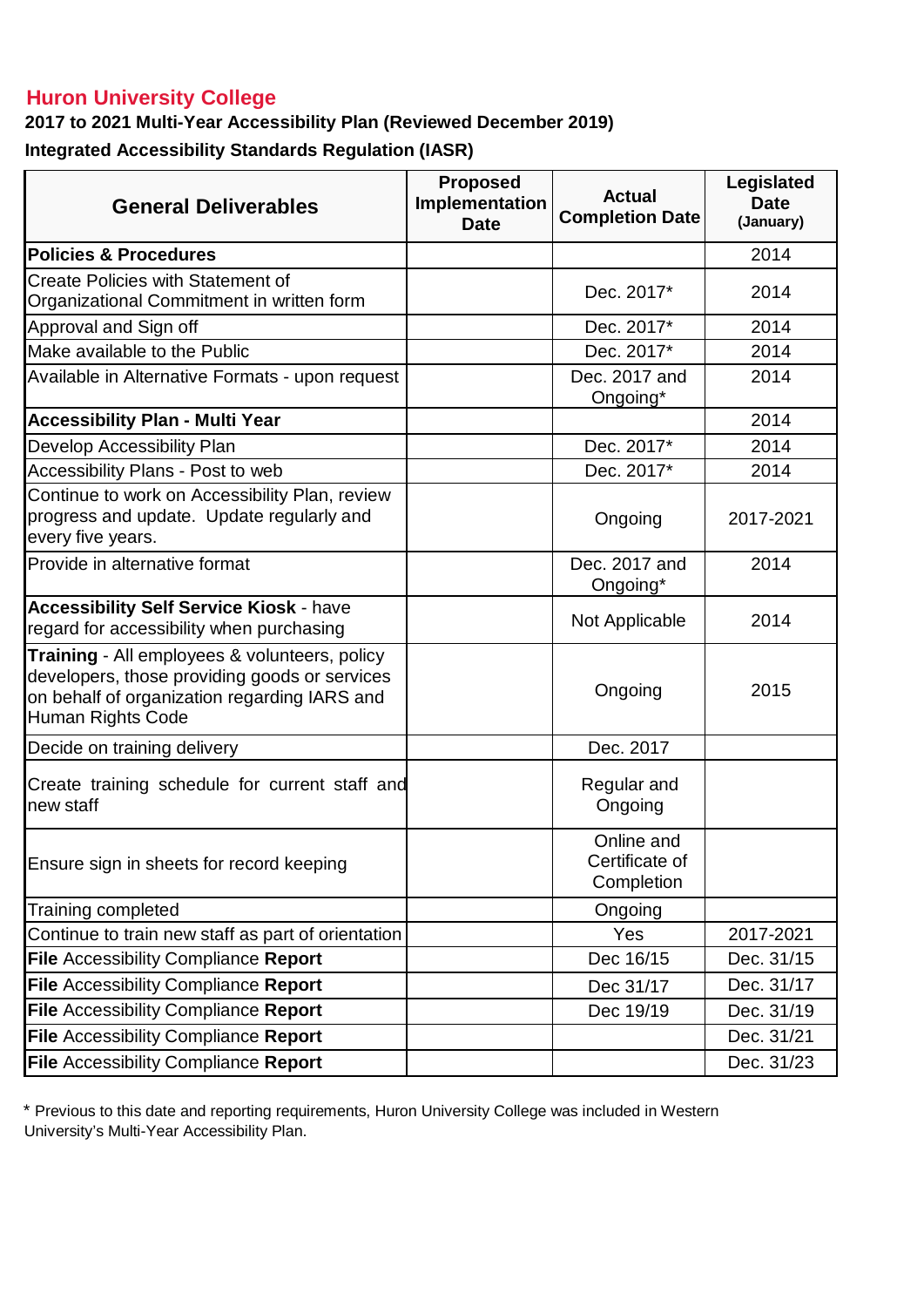| <b>Information &amp; Communications</b>                                                                                                                                                                                                                                                                                                                                                           | <b>Proposed</b><br>Implementation<br><b>Date</b> | <b>Actual</b><br><b>Completion Date</b> | Legislated<br><b>Date</b><br>(January) |
|---------------------------------------------------------------------------------------------------------------------------------------------------------------------------------------------------------------------------------------------------------------------------------------------------------------------------------------------------------------------------------------------------|--------------------------------------------------|-----------------------------------------|----------------------------------------|
| <b>Emergency Procedure Plans or Public Safety</b><br>Information - inventory and make accessible                                                                                                                                                                                                                                                                                                  |                                                  | 2011 and<br>Ongoing                     | 2012                                   |
| Feedback - ensure feedback system<br>accessible                                                                                                                                                                                                                                                                                                                                                   |                                                  | Nov. 26/09                              | 2015                                   |
| <b>Accessible formats and communication</b><br>supports upon request (timely manner, no cost<br>charged if none charged to other persons)                                                                                                                                                                                                                                                         |                                                  | Jan. 1/16                               | 2016                                   |
| Create inventory of current documents                                                                                                                                                                                                                                                                                                                                                             |                                                  |                                         |                                        |
| Create document renewal plan                                                                                                                                                                                                                                                                                                                                                                      |                                                  |                                         |                                        |
| <b>Create Strategic Communication Plan -create</b><br>processes for flow of documents, who creates<br>source documents, who ensures pdf's are<br>accessible, who checks for accessibility before<br>posting to website, decide on corporate wide<br>fonts, staff training on accessible document<br>creation, analysis of website content and new<br>content (not legislation - would be helpful) |                                                  |                                         |                                        |
| If creating a new Website WCAG 2.0 Level AA<br>(other than closed caption Live pre-recorded<br>audio)                                                                                                                                                                                                                                                                                             |                                                  | New website<br>launched Oct<br>22/18    | 2014                                   |
| All internet websites and web content WCAG<br>2.0 Level AA                                                                                                                                                                                                                                                                                                                                        |                                                  | Dec. 31/18                              | 2021                                   |
| Review all content on website back to 2012 to<br>ensure everything is accessible                                                                                                                                                                                                                                                                                                                  |                                                  | Dec. 31/18                              | 2021                                   |

| <b>Employment</b>                                                                                        | <b>Proposed</b><br>Implementation<br>Date | <b>Actual</b><br><b>Completion Date</b>           | Legislated<br><b>Date</b><br>(January) |
|----------------------------------------------------------------------------------------------------------|-------------------------------------------|---------------------------------------------------|----------------------------------------|
| <b>Workplace Emergency Response for staff</b>                                                            |                                           | To date, no<br>requests.                          | 2012                                   |
| <b>Recruitment</b> - notify employees and public<br>regarding availability of accommodation              |                                           | Dec 31/15<br>Statement in all<br>recruitment ads. | 2016                                   |
| Notify applicant - availability of<br>accommodation upon request for<br>assessments or selection process |                                           | Dec 31/15                                         | 2016                                   |
| Inform employees of <b>policies</b> regarding job<br>accommodations                                      |                                           | Dec 31/15                                         | 2016                                   |
| Providing accessible formats and<br>communication supports available to perform<br>job                   |                                           | Jan 1/16<br>To date, no<br>requests.              | 2016                                   |
| Have a Documented Individual<br><b>Accommodation Plan (IAP)</b>                                          |                                           | Jan 1/16<br>To date, no<br>requests.              | 2016                                   |